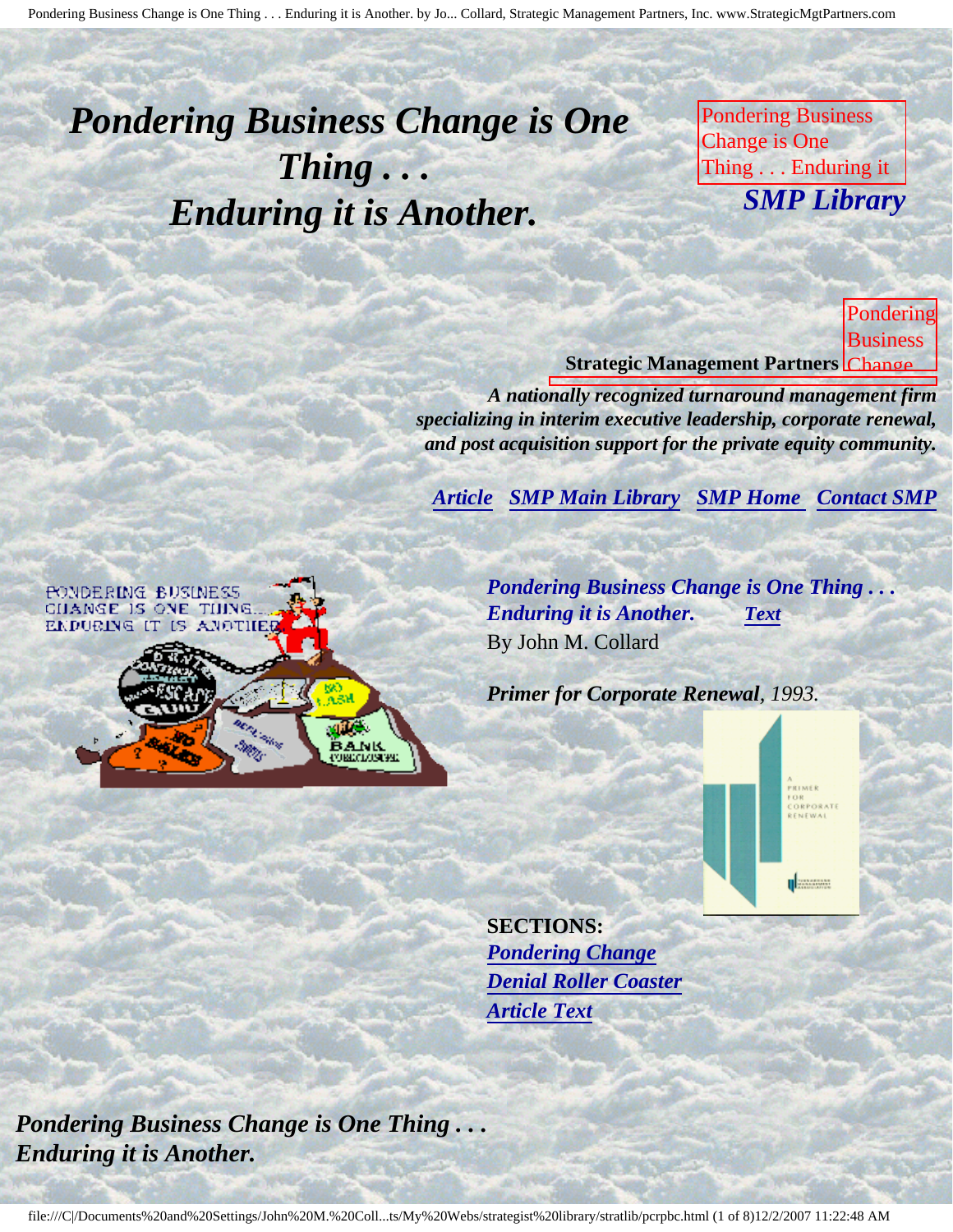by John M. Collard

## *[Sections](#page-0-2) [Index](#page-0-3)*

Americans are eager for change. President Bill Clinton says he's proved it. In many ways he has. But change comes hard, as the owners and founders of countless beleaguered businesses demonstrate in tough economic times.

These business leaders give credence to what one of Clinton's predecessors, John F. Kennedy, said when asked how his first 100 days was coming along. "It's very interesting, "Kennedy replied. "I keep giving orders and nothing happens."

Businesses in trouble can exhibit similar or worse signs of operational paralysis. As often as not, however, management and workers are not dragging their feet. It isn't some bureaucracy refusing to take easily identified and urgently needed corrective action.

On the contrary, businesses in trouble often postpone action because their own owner founders no longer can tolerate jarring change and an uncomfortable transition to something new. Surprisingly, some of them probably never could. Bringing in a professional who is trained in crisis abatement is simply outside their emotional comfort zones.

Turnaround practitioners are aware of this emotional dimension to corporate culture at the top. They know it to be a powerful dynamic, but they've been loath to discuss it. Though seldom fully hidden, it is tacitly off limits to any specialist who, if he or she is retained, surely will have to deal with it when nursing the ailing company back to health.

Diminishing sales, declining profits, mass employee exit, creditor suits, the threat of bank foreclosure, and no cash are only part of the equation. These problems can be repaired. The true dilemma becomes, who can handle the crisis management role? Clear thinking must prevail. The answer often resides outside the company in the form of a turnaround specialist.

In today's competitive climate, the wellmeaning avoidance of any relevant aspect of a turnaround challenge is a luxury that businesses can't afford. Working with all stakeholders, on a wide array of necessary steps, can't be fully successful, or perhaps even begin, until the owner founder can overcome their reticence to face the fundamental problem — themselves. Which sometimes means turning over the reins to a professional.

This became dramatically clear at our recent annual TMA conference, where I convened a panel of experts including a turnaround practitioner, psychologist and owner founder, to explore this controversial behavioral phenomenon. Our psychologist and owner president both said that denial, disbelief and anger prevent proud and talented leaders from seeking help when it's needed most.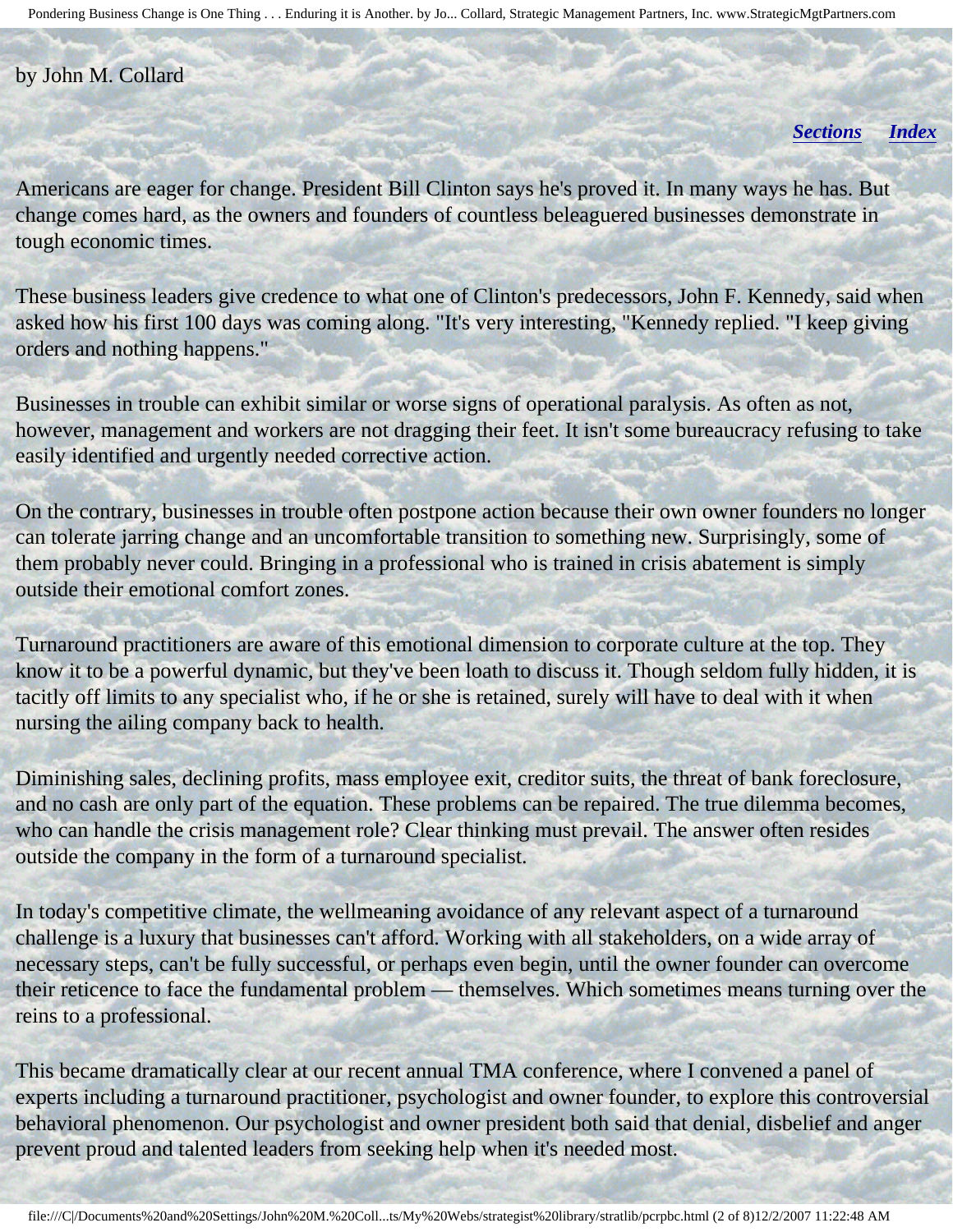"How could you know so much about me when we've never met?" chuckled Bob Bartlett of Midwest Polychem, Ltd., in Chicago, after following Dr. Rosemary T. Bowes to the podium at Washington's Mayflower Hotel. "Hearing you describe 'The Denial Roller Coaster,' I just went through the whole nightmare again."

The chemist said, with notable candor, he had avoided reality to the point that he was genuinely surprised when his bank expressed concerns about Polychem's financial condition. He wasn't forced to retain a turnaround or "workout" specialist, but the bank was impressed when he did. For his part, Bartlett found he could trust an outside professional who served him, not the lender.

Dr. Bowes, licensed Ph.D. psychologist, "coaches" senior executives through stressful transitions and crises as part of her private practice in Washington. Her *["denial roller coaster"](#page-3-0)* charts the owner founder's emotional evolution as problems and pressures within the company intensify. "Starting at a high point, this curve will fall and rise and fall again as sadness, acknowledgment and some openings to change gradually replace denial, anger and disbelief," she explained.

She cautioned the 135 turnaround managers in the audience not to let their own emotions cloud their sense of where a client or prospective client is along the curve on any given day. "Above all," she added, "understand that being willing to change and actually enduring change are not the same. Each owner founder responds in a different way."

Gregga J. Baxter, vice president in the New York branch of Saudi International Bank, told the audience that bankers are interested only in cash flow when observing companies in crisis. "They don't care about patents or marketing or creating jobs," he said.

Henry D. Barratt, resident partner in the Washington area office of CEO Venture Fund, explained that venture capitalists see troubled companies differently. "Unlike bankers," said Barratt, a former banker himself, "venture firms want to save the company so it'll realize the potential that warranted their initial investment." He went on to say "we talk with many consultants, but credible turnaround professionals are hard to find."

Be sure the turnaround specialist has been there before, and is not just an out of-work CFO, become consultant. This work takes a special set of skills.

Turnaround specialists differ from consultants in that they must have an active line manager orientation. The good turnaround specialist will quickly and accurately cut through the symptoms and deal with the root causes of the problem. They will make decisions, often unlike those ever made before, to implement changes quickly, with long term implications.

Whether the unforgiving economy will prod more business leaders to embrace change remains to be learned. Given the vigilance of bankers and venture capitalists — and, increasingly, directors and shareholders — it seems clear that anything impeding high performance can put companies at risk. And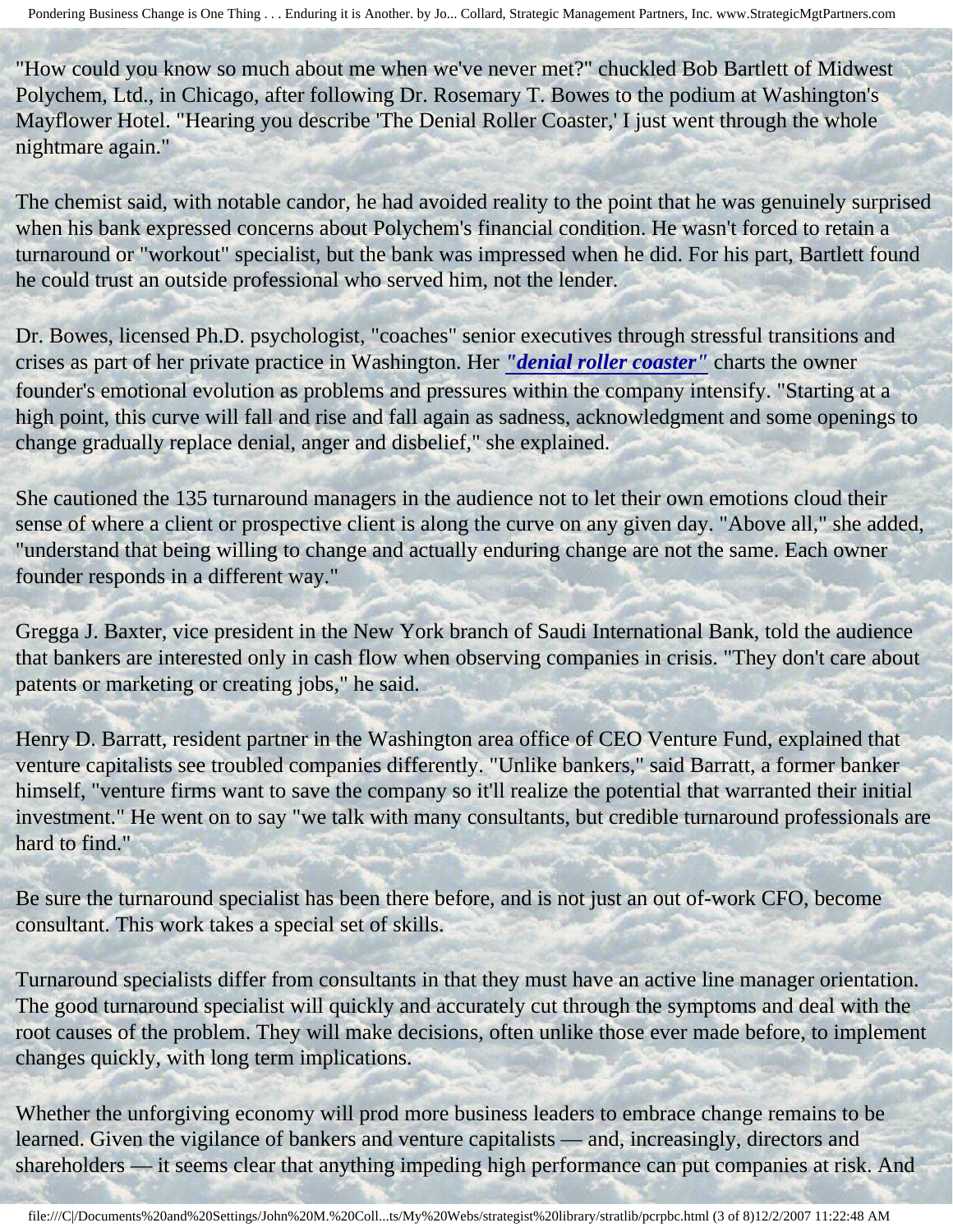what an irony that this impediment so often is emotional resistance from the person who founded the firm and loves it most.

John M. Collard is President of Strategic Management Partners,: Inc., an Annapolis, Maryland based transition and turnaround management firm that specializes in valuation enhancement and corporate renewal.

Reprinted with permission. Turnaround Management Association, Practitioner's View, January, 1993. Copyright, 1993, Strategic Management Partners, Inc.

## *The Sequel:*

*Riding the Roller Coaster of Denial*

By Dr. Rosemary T. Bowes

<span id="page-3-0"></span>į

*[Sections](#page-0-2) [Index](#page-0-3)*

*A follow-up to [Pondering Business Change is One Thing . . . Enduring it is Another.](#page-0-1) An article published in the Newsletter of Corporate Renewal, written by John M. Collard.*

Every turnaround professional knows how difficult it can be to persuade a client or prospective client in crisis to acknowledge reality and accept the help that they need.

Sometimes an owner/founder will stumble along for weeks or months, convinced that events yet to occur will reveal the problem to have been a figment of the accountant's imagination. Sometimes an owner/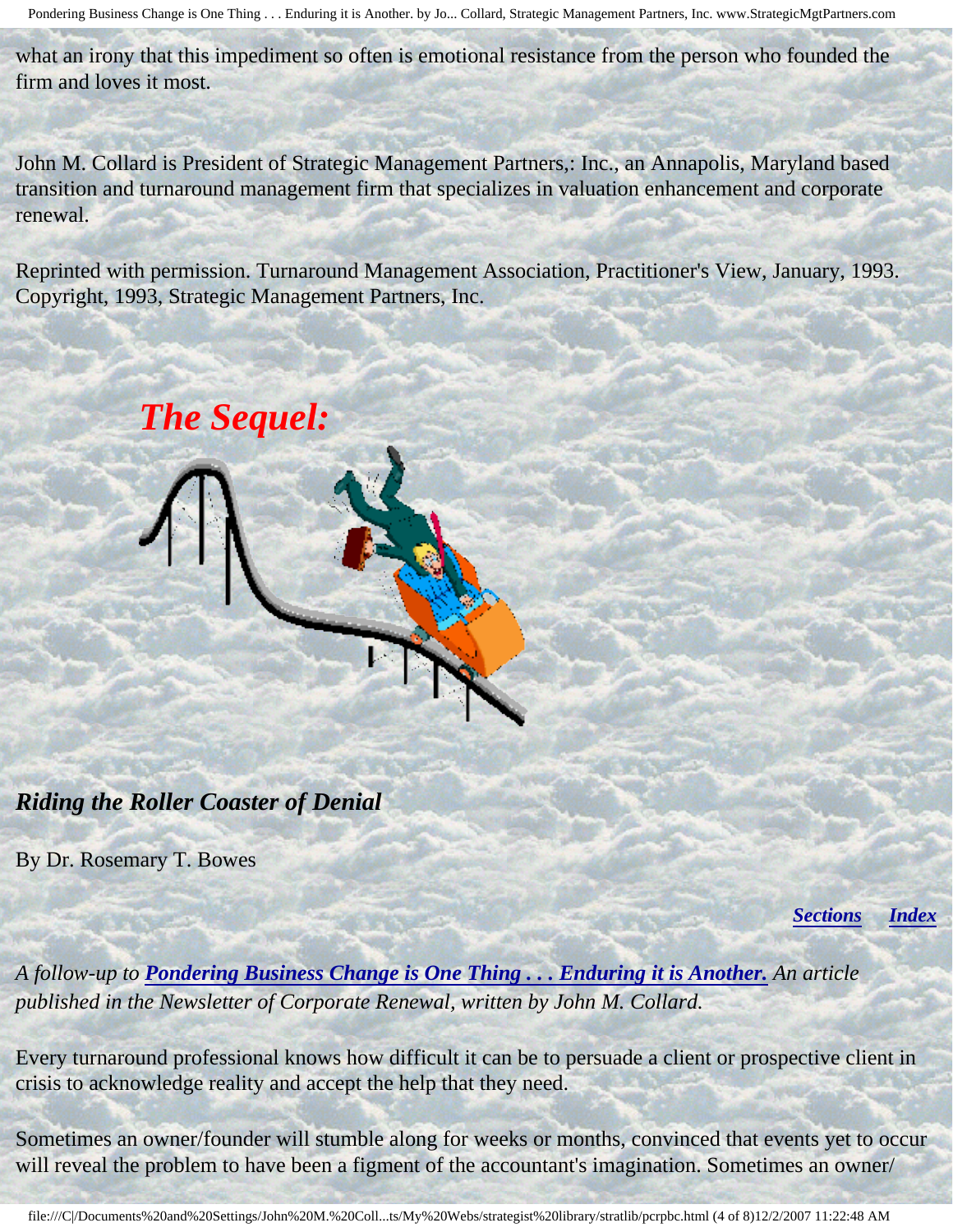founder will gut it out almost indefinitely, a tragic figure caught in a not so slow motion nightmare.

Everyone who has observed such agonizing situations know that something's got to give, and that sooner or later something will. All roads do lead eventually to resolution. What isn't yet known is whether this inevitable resolution will be destructive in the absolute sense — a job creating company goes under — or whether there will be a kind of "creative destruction," as economist Joseph Shumpeter put it, by way of reorganization and renewal.

Turnaround professionals waiting along these roads to resolution perhaps can be a bit more patient if they understand that the owner/founder really Is in motion. No matter how stuck or immobile he appears to those around him, on the inside he is riding an emotional roller coaster. Those who would be most helpful will learn to plot the ups and downs of his path from denial to acceptance.

Denial, as psychologists define the term, means the inability to accept, process and respond to levels of information that, in other circumstances, would be sufficient to assure recognition and spur corrective action. Acceptance wins out when the weight of evidence finally overwhelms an individual's capacity for either blocking it or somehow pretending that less painful conclusions are the correct ones to be drawn.

> *"... a rising curve of resistance is an outward manifestation of inner denial, disbelief and anger about the situation and its origins."*

The most important thing for the turnaround professional to understand is that an owner/founder's emotional roller coaster, like the visible roller coasters at theme parks, is, overall, a downhill ride. But just as thrill seeking visitors to theme parks are put through a series of uphill surprises along their guaranteed descent, an owner/founder working his way through denial will resist anew as negative information continues to appear.

Simply put, a rising curve of resistance is an outward manifestation of inner denial, disbelief and anger about the situation and its origins. The curve falls when the owner/founder experiences sadness, acceptance, and at least the beginnings of openness to change. Because everyone responds differently when under exceptional pressure, turnaround professionals should resist the temptation to project their own feelings and opinions onto the person at the eye of the storm.

Yet it surely can be helpful — both to the company and to the turnaround professional — to gain a better grasp of where an owner/founder is on his involuntary ride to reality. From an assessment of the jolts he already has sustained, one can begin to anticipate bad news yet to come, estimate how long he might take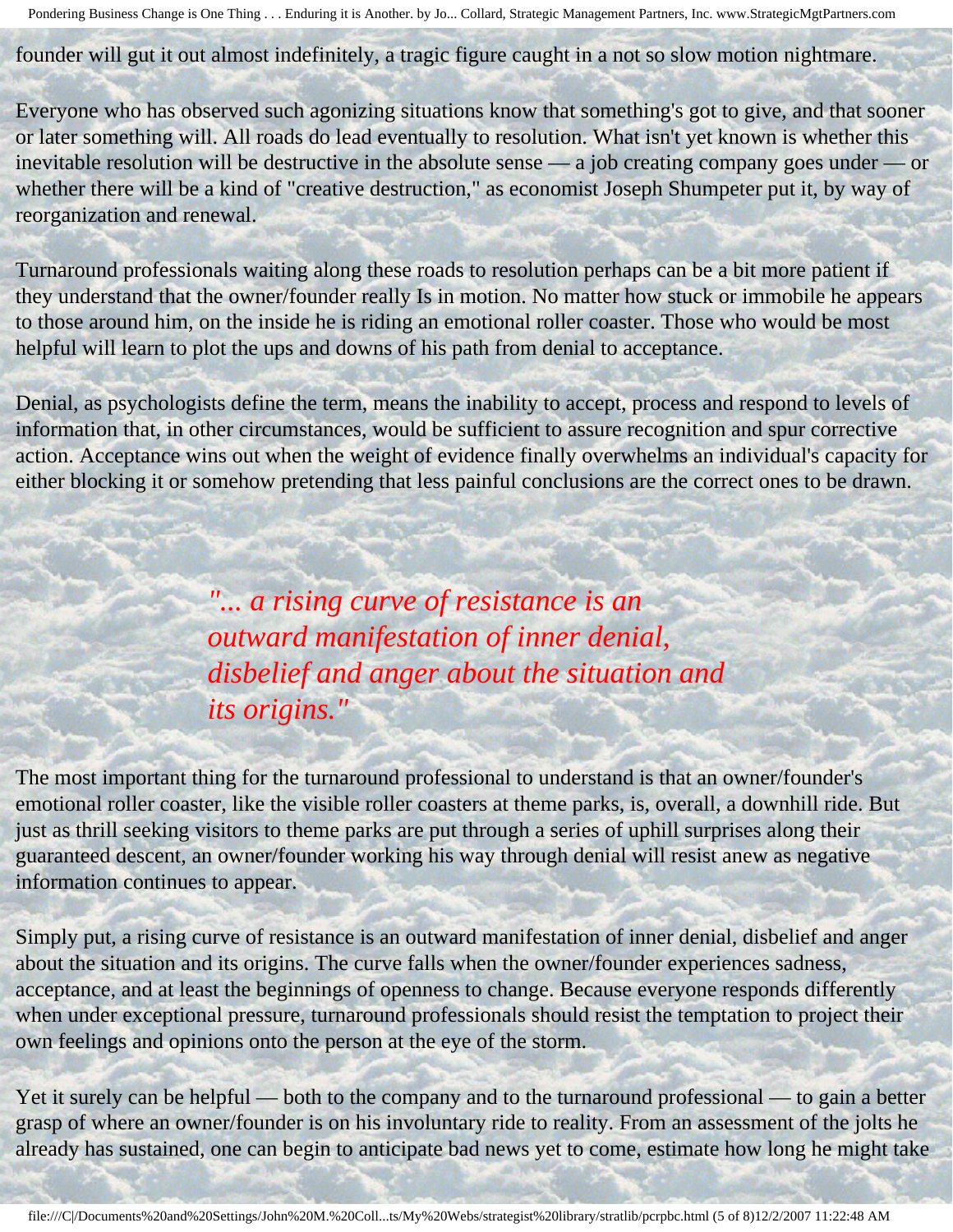to assimilate it, and anticipate how he finally will signal his willingness to address the facts.

Assume that denial, disbelief and anger are high when you come onto the scene. After all, you wouldn't have even one foot in the picture if the crisis were not far enough advanced to suggest that it can't be handled by existing executive leadership and staff. But don't expect your presence to make things easier, at least not initially. Like that early call from the bank, or that cryptic warning from a major customer, the very thought of sharing the helm with an outsider (not to mention relinquishing it) will reinforce an owner/ founder's resistance to change.

Eventually, as trouble at the company continues to intensify, the roller coaster curve will fall again each time for a bit longer. Yet just when this process seems complete, just when you think you can begin a decisive, constructive race against the clock and the calendar, something new will cast a shadow over your mandate: A business writer's speculative story about the company's plight . . . some revelation from the beleaguered owner/founder's private life . . . each such blip will retard the change process before hastening it.

How fast the owner/founder works through all this ego bruising stuff, and begins to get beyond it, offers an important glimpse at "who he is" and what his best future role might be. If in the past he has successfully used denial and anger to escape from tight spots, he isn't likely to unlearn those responses soon enough to be helpful. Perhaps your most encouraging discovery would be to find, in his office, a framed copy of an old Chinese proverb: "It Is the Beginning of Wisdom to Call Things by Their Correct Names."

Be alert for off hand comments that reveal the owner/founder's inner turmoil. Denial and disbelief may masquerade as hope ("Things will get better..."), naivete ("It can't be as bad as I'm told..."), or the Founders' Syndrome ("Only I can run this place..."). Search also for evidence of openness to change ("This job is killing me..."). Owner/founders who have supportive social relationships or other outside interests, and who naturally focus on the future, are more tolerant of change. They're more likely to finally embrace change for its opportunities. In addition, they can benefit most (because they need it least) from short term mental health "coaching" that stresses the positive dimensions of initially unwelcome transition.

Once you've discovered where your client or prospective client is on the roller coaster ride of denial, and once you've sized up his tolerance of change, look for the right time to tactfully and sympathetically share your impressions with him. Then relax. The seeds of change have been planted. They will grow only as fast as they can.

*Reprinted with permission. A Primer for Corporate Renewal, 1993. Copyright 1993, Strategic Management Partners, Inc.*